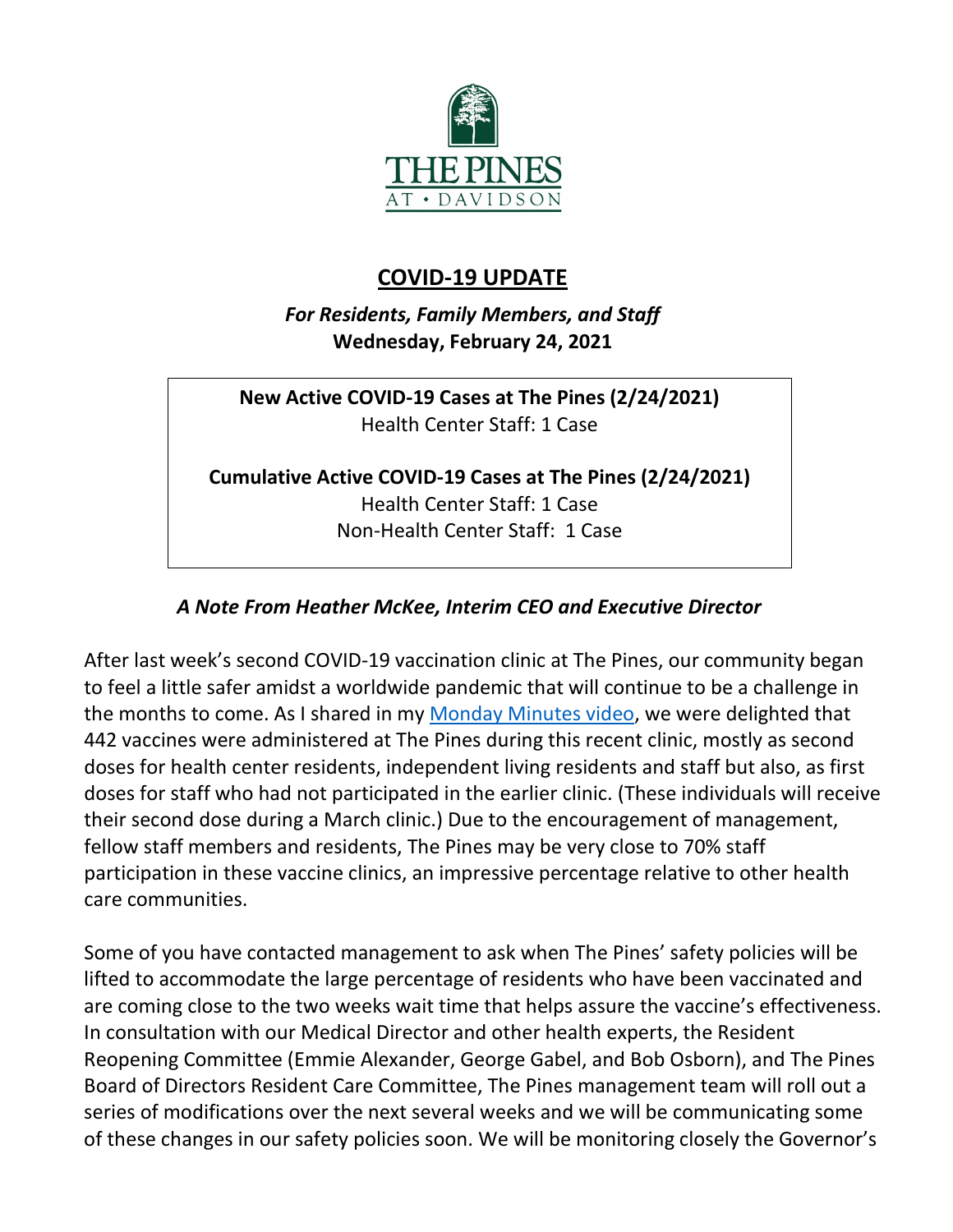orders, which may be modified this week as well as other important factors such as the area COVID-19 case positivity rate, which thankfully is declining.

Please remember that The Pines still needs to adhere to state regulations and emerging CDC guidance regarding COVID-19 restrictions, particularly as the virus evolves. It is not clear, for example, whether or not a vaccinated individual can still become infected with COVID-19 and unknowingly transmit it. As I shared in my video, the CDC released public health recommendations for vaccinated persons that state:

> "While mRNA COVID-19 vaccines have demonstrated high efficacy at preventing severe and symptomatic COVID-19, **there is currently limited information on how much the vaccines might reduce transmission and how long protection lasts**. In addition, **the efficacy of the vaccines against emerging SARS-CoV-2 variants is not known**.*"*

Thus, even if you have been vaccinated, please continue to wear a mask, practice social distancing, avoid crowds, avoid poorly ventilated spaces, cover coughs and sneezes, and wash hands often.

As we prepare to introduce a modified return to services and activities, we remind residents to stay informed about the risks still present during this pandemic, assess those risks and act responsibly for their safety and the community's if they choose to leave campus. As you may have heard Dr. Anthony Fauci and other health experts note, this public health crisis continues to evolve and a return to "normal" may take a better part of this year. We appreciate your continued patience and ability to look out for each other during this exciting but still tenuous time.

## **ADDITIONAL INFORMATION**

**Town of Davidson Public Art Commission Banner Project** Earlier today, the Town of Davidson Art Commission held a virtual dedication for its Banner Project, featuring artwork designed by 26 individuals living in Davidson, including Pines' resident Pidge Osborn (whose banner is pictured right).

The Committee noted that these artworks illustrate "key ingredients of strong communities and our best selves: Respect, empathy, justice, equality, equity, love, belonging, inclusion, unity, peace, and understanding." Please enjoy learning more about these banners and viewing them by pressing this link: [Banner Project](http://townofdavidson.org/1344/Banner-Project)